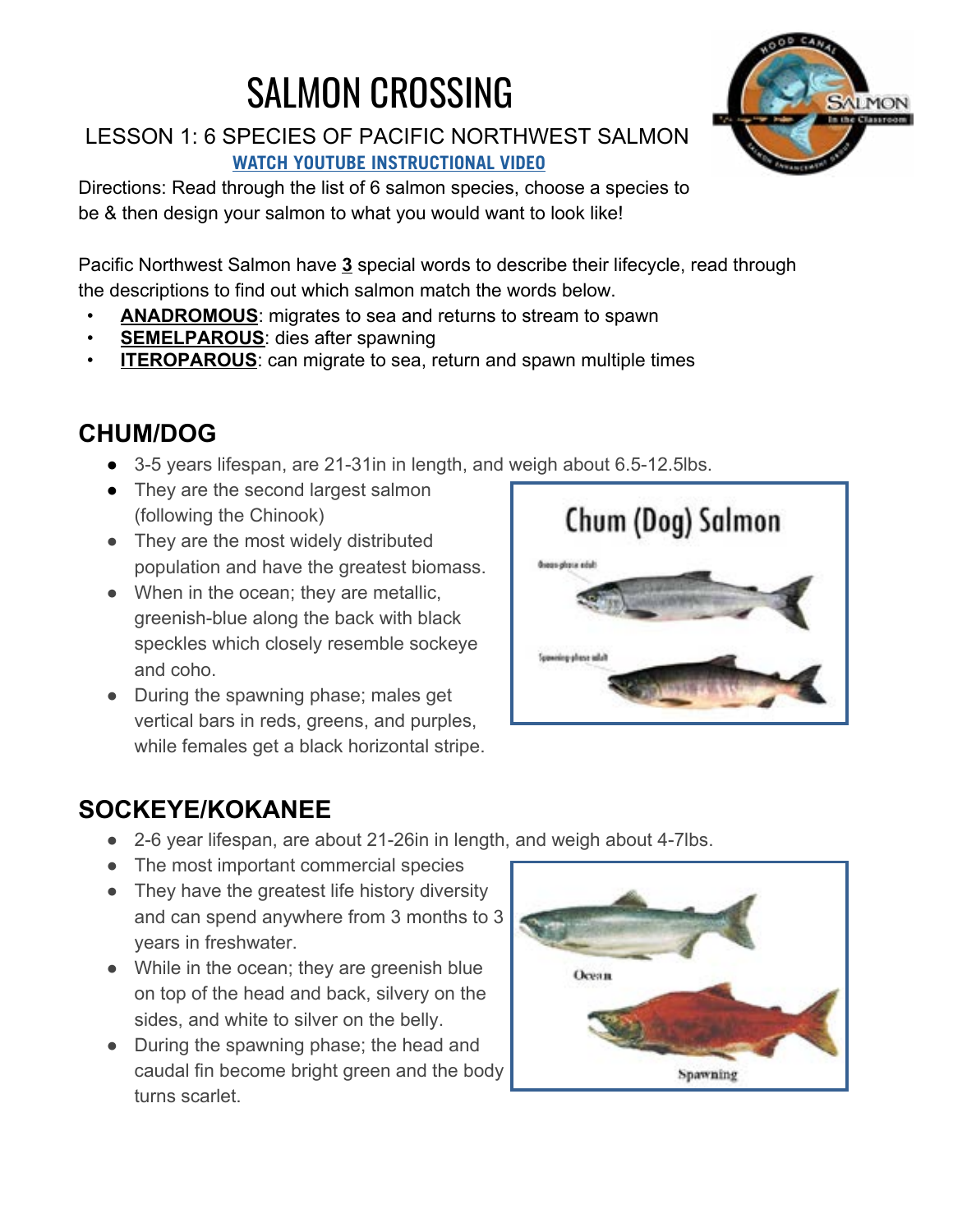# Lesson 1: PNW Salmon Species

#### ● **CHINOOK/KING**

- live about 3-6 years, are 28-40in in length, and weigh about 10-30 lbs.
- They are the largest, but least abundant salmon.
- The name Chinook came from the native peoples of the Columbia River and is considered a proper name and thus is always capitalized.
- When in the ocean they have bluish-green backs and silver sides with irregular spotting on the back, dorsal fin, and both lobes of the tail. Another distinguishing characteristic is their black gum line.
- Spawning colors are olive brown to dark brown in color. Males also develop a hooked snout.



### **COHO/SILVER**

- 3-5 year lifespan, are about 24-28 in in length, and weigh about 5-10 lbs.
- One of the most commercially sought after species, but they make up only 7-10% of the commercial salmon fishery.
- Usually travel less than 100 miles from the mouth of their stream for reproduction with the exception of a few populations that do travel over a thousand miles.
- While in the ocean; Coho have dark metallic blue or greenish backs with silver sides and a light belly. They have small black spots on their



backs and the upper lobe of the tail. Another distinguishing feature is their gum line which is white

Spawning colors are dark with reddish coloration on their sides.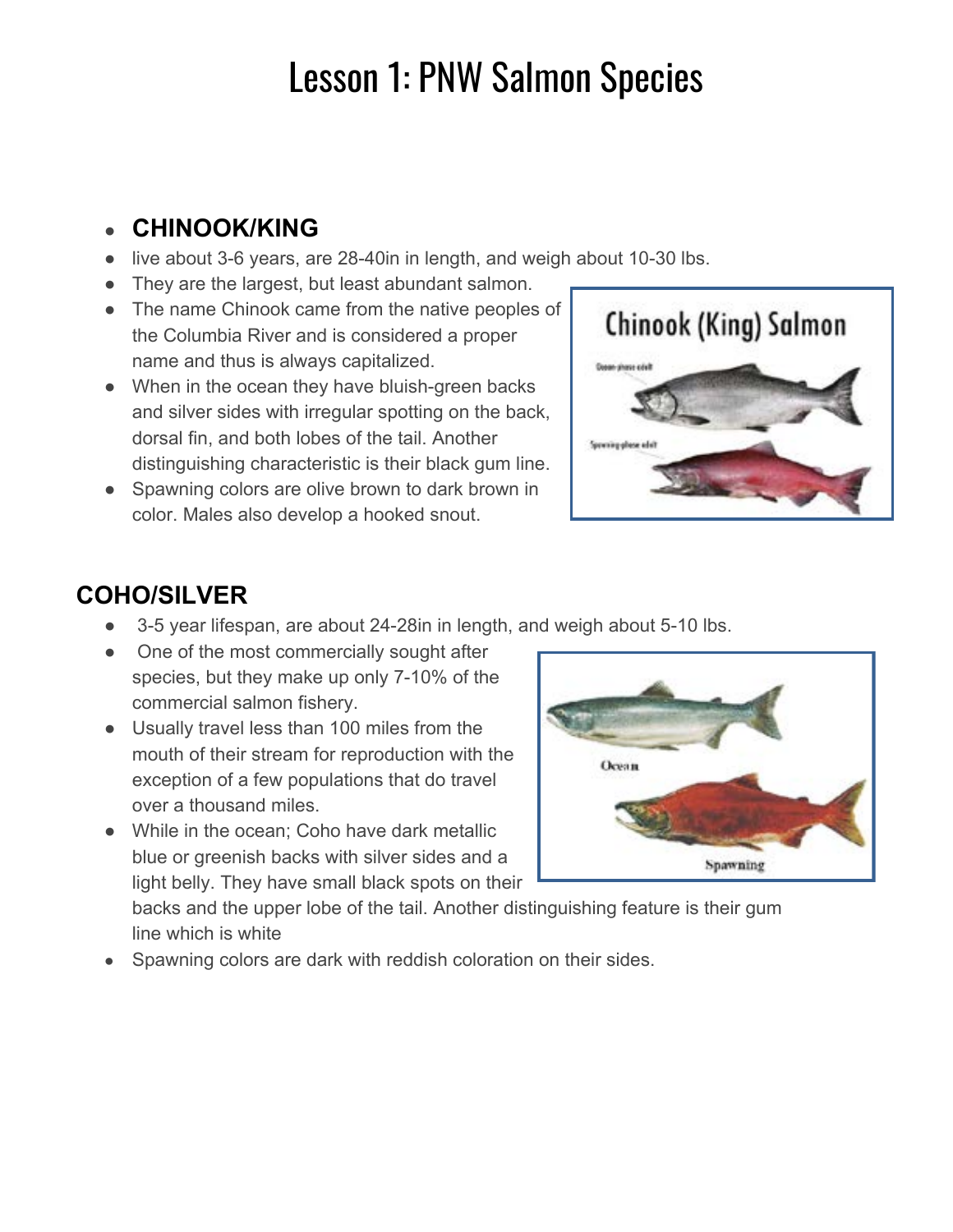# Lesson 1: PNW Salmon Species

### **PINK/HUMPY**

- 2 year lifespan, are about 18-24 in in length, and weigh about 3-5 lbs.
- The smallest of the species but are the most abundant in number.
- Spend the least amount of time in freshwater, spawning in two year cycles very close to the mouth of streams with little to no upstream migration.
- While in the ocean; they appear to have steel blue to blue green backs, silver sides, and a white belly with large oval spots covering their back, adipose fin and both lobes of the caudal fin.

### Pink (Humpy) Salmon



● During the spawning phase, pinks have dark backs with a pinkish wash and green blotches on their sides.

### **STEELHEAD/TROUT**

- 1-4 year lifespan, about 20-30 inches in length, and weigh about 5-20 lbs.
- They differ from other salmon species in that they can return multiple times to spawn.
- They are characterized by their metallic blue backs and silvery sides, and black spots on the back, dorsal and caudal fins.
- Spawning colors are darker with males having a pink or red band on the sides.



• They do not have a red dash under the lower jaw which distinguishes steelhead from coastal cutthroat.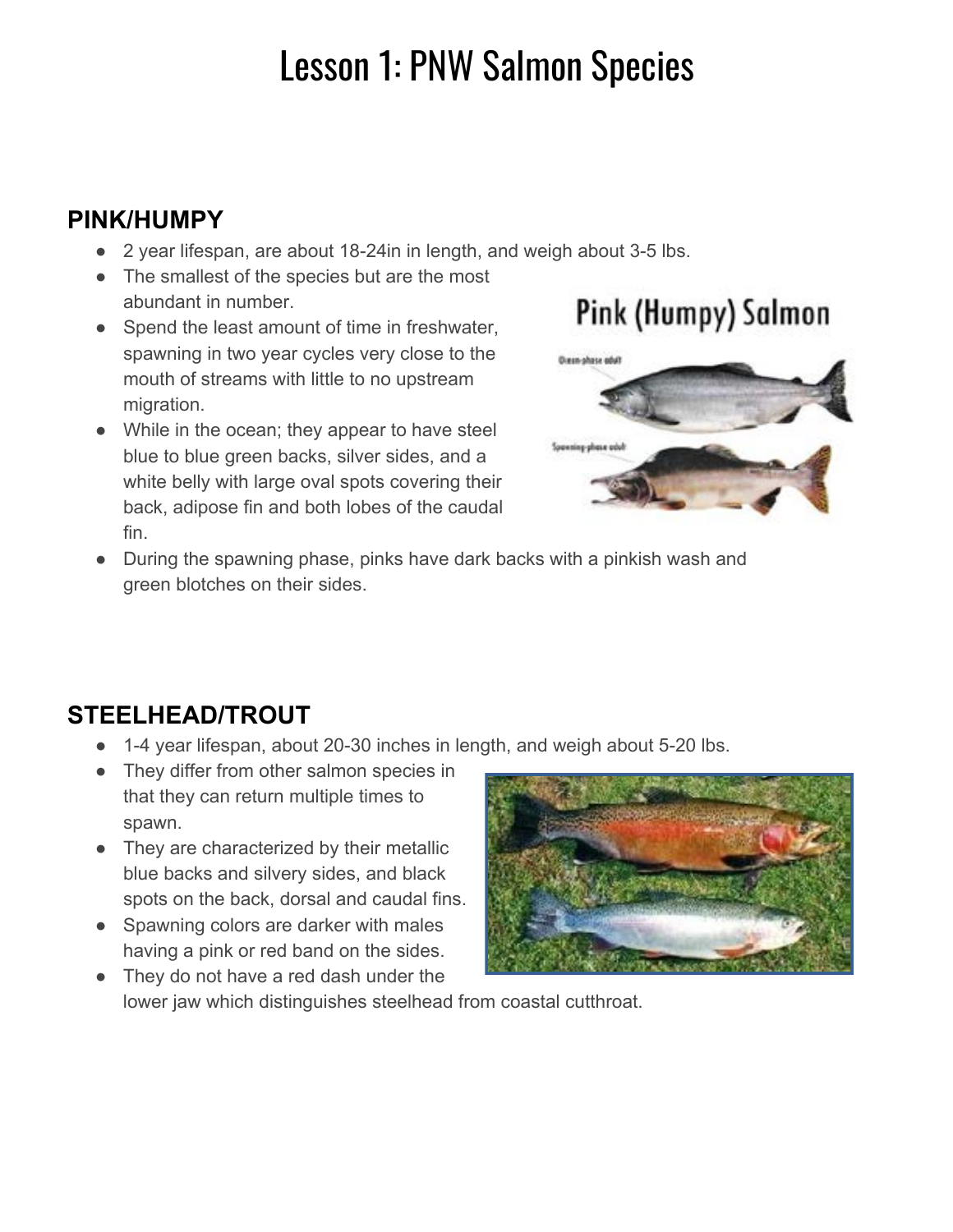# Lesson 1: PNW Salmon Species

#### **TEST OUT YOUR KNOWLEDGE**

#### **Watch the video explaining how to play and then test your skills and others on the names of the PNW Salmon!**

https://www.youtube.com/watch?v=yPbiQRz0Le4&feature=youtu.be

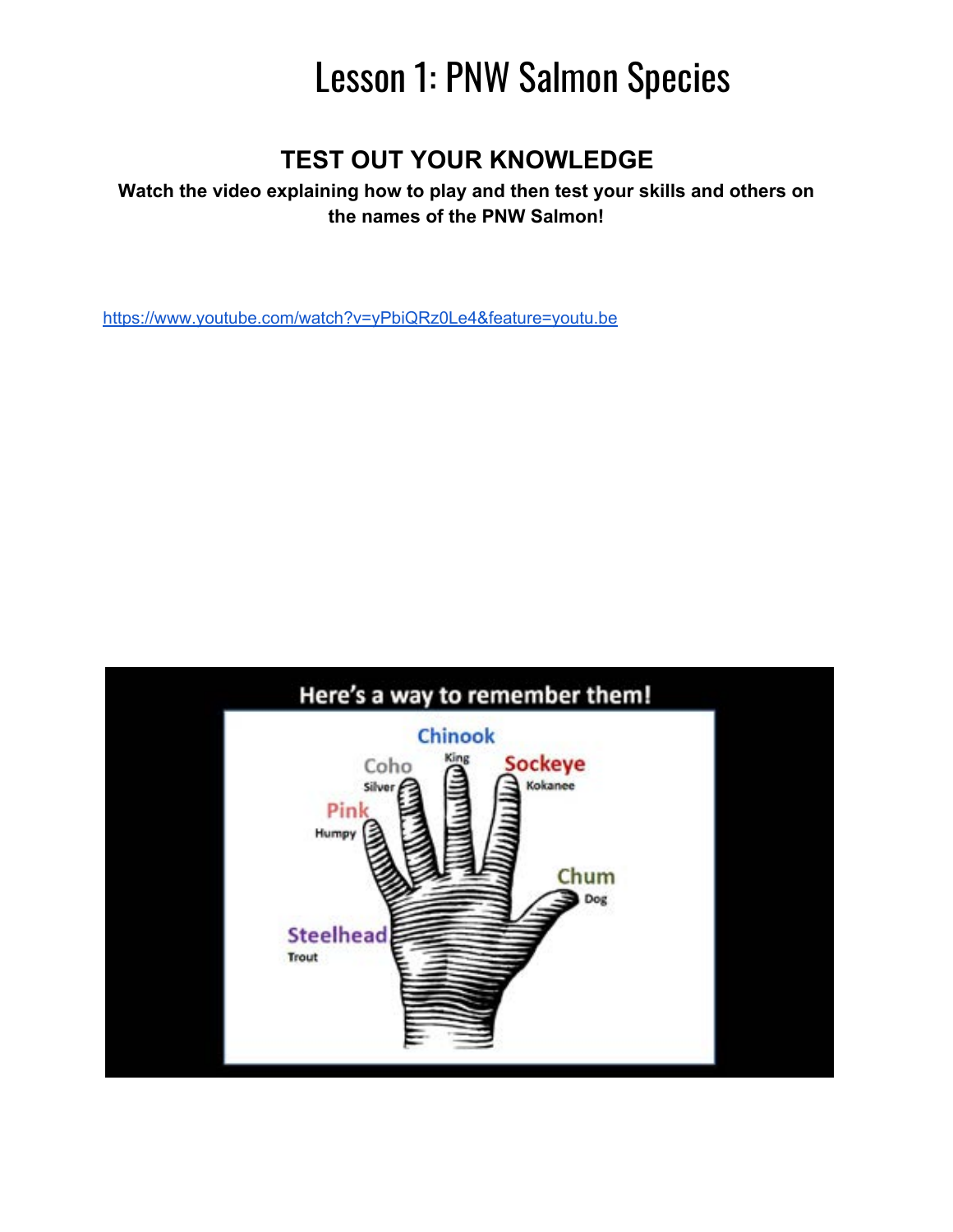## Lesson 1: PNW Salmon Species NOTES: